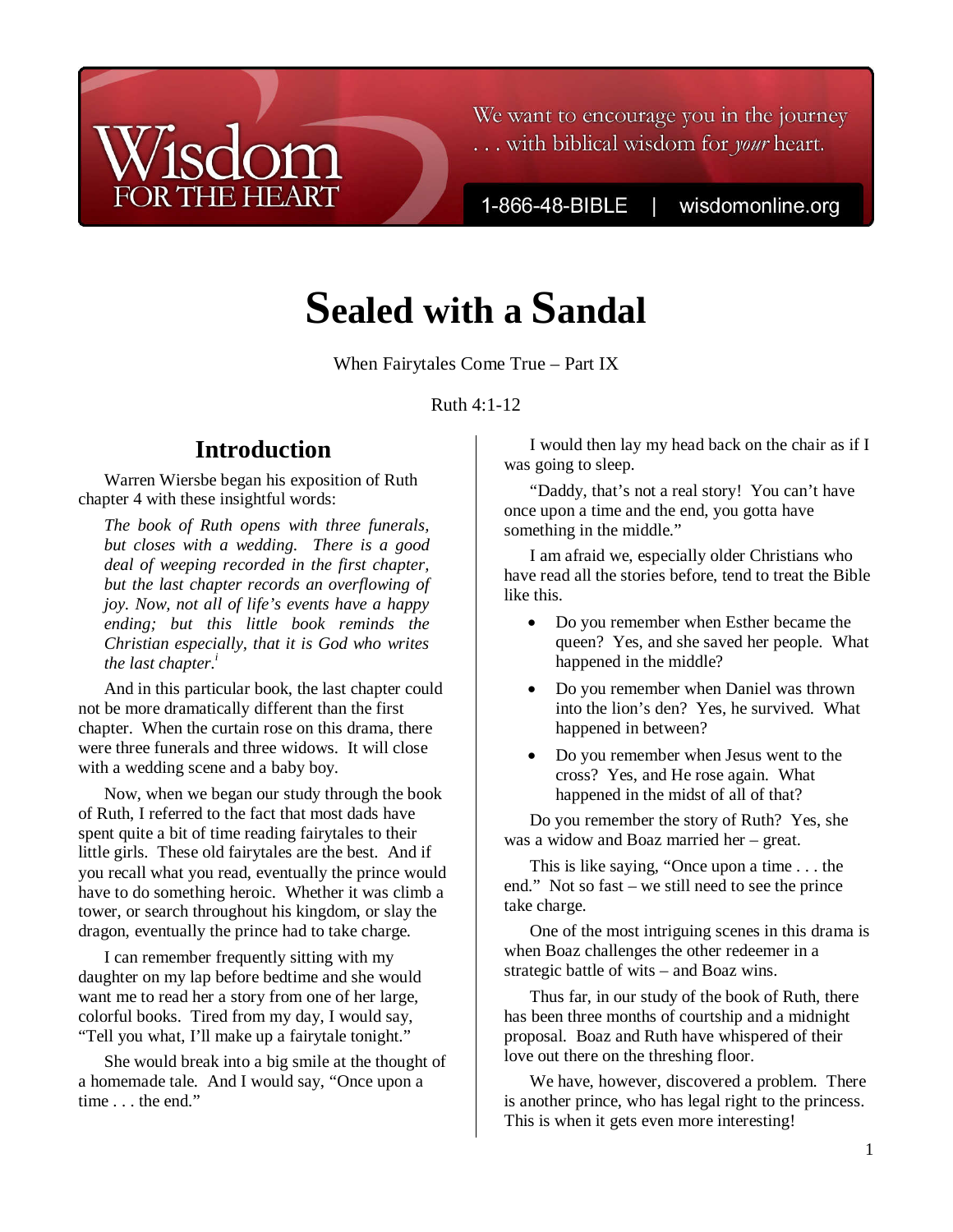It is no wonder that J. Vernon McGee once said that the book of Ruth reads like a novel [a fairytale], but it is not fiction. $<sup>ii</sup>$ </sup>

This actually happened, once upon a very long time ago. This fairytale is about to come true.

First, however, the prince must win his bride.

### **Boaz Wins His Bride**

Look at Ruth 4:1-2.

*Now Boaz went up to the gate and sat down there, and behold, the close relative of whom Boaz spoke was passing by, so he said, "Turn aside, friend, sit down here." And he turned aside and sat down.* 

*He took ten men of the elders of the city and said, "Sit down here." So they sat down.* 

Now, let us set this scene for what will happen next.

The city gate was literally the open area inside the town entrance where business was generally transacted.iii

It was at the gate that elders sat and heard legal cases and passed legal judgment. It was at the city gate that civil plans were discussed. What was decided at the gate was the final word.<sup>iv</sup>

This, by the way, illuminates what Jesus Christ meant when He promised His disciples in Matthew 16:18,

#### *". . . I will build My church, and the gates of Hades will not overpower it."*

In other words, Jesus is saying, "All the plans, schemes, decisions, and even the final word of hell will not be able to overpower My church."

Now notice that Boaz has invited ten elders to sit down and hear this matter. Ten elders were the minimum needed to fill a quorum for a legal proceeding, so as soon as he has ten, Boaz is ready.

At just this moment, as verse 1 informs us, the other kinsman redeemer just happens to walk by. Obviously, the author of this little love story wants us to know that God is providentially arranging the details behind the details that Boaz has thought through.

Notice verse 3.

*Then he said to the closest relative [literally, the "Goel"; the kinsman redeemer], "Naomi, who has come back from the land of Moab, has to sell the piece of land which belonged to our brother Elimelech."* 

Most believe the word "brother," in this context, is a broad term indicating clan relation, rather than an immediate family member.

So these are the opening lines of Boaz. "Hey, you know that piece of land Naomi has inherited from her deceased husband? You know, she can't do anything with it on account of the fact that her sons also died. You're the next in line, if you want it. You ought to redeem it."

Now if Boaz were a poker player, he would win at every hand. Talk about a "poker face" – he was cool and undisturbed.

Not that I know anything about playing poker, just for the record. I cannot even play Rook that well. My daughter loves to beat me every chance she can get. When I get a good card in my hand, everyone can read delight all over my face and my hands even quiver; everyone knows I just got a match.

This is not the case with Boaz. He is as cool as a cucumber.

Look at verse 4.

*So I thought to inform you, saying, "Buy it before those who are sitting here, and before the elders of my people. If you will redeem it, redeem it; but if not, tell me that I may know; for there is no one but you to redeem it, and I am after you."* 

Can you imagine how fast his heart is beating? "Hey, I just thought I'd let you know that Naomi has a piece of land for sale. If you want it, go ahead and buy it, since you're first in line, but if you don't want it, well, I might as well buy it."

You may have tried to mask similar emotion as you interviewed for a job that you really wanted. It offered twice the pay, three times the vacation, and a company car. You acted cool and composed during the interview, but on the inside, you were down on your knees saying, "Please give me this job."

Then, when they say, "We'll hire you. When can you start?" you say, "Well, let me check my calendar and financial obligations," rather than, "I'll start today!"

Inside, Boaz is on his knees saying, "Please don't redeem this property."

The truth is that Boaz knows the man will want to. This is why he starts with the land and not with the two widows. He wants the last news to be negative and more likely to overpower the positive news, instead of the other way around.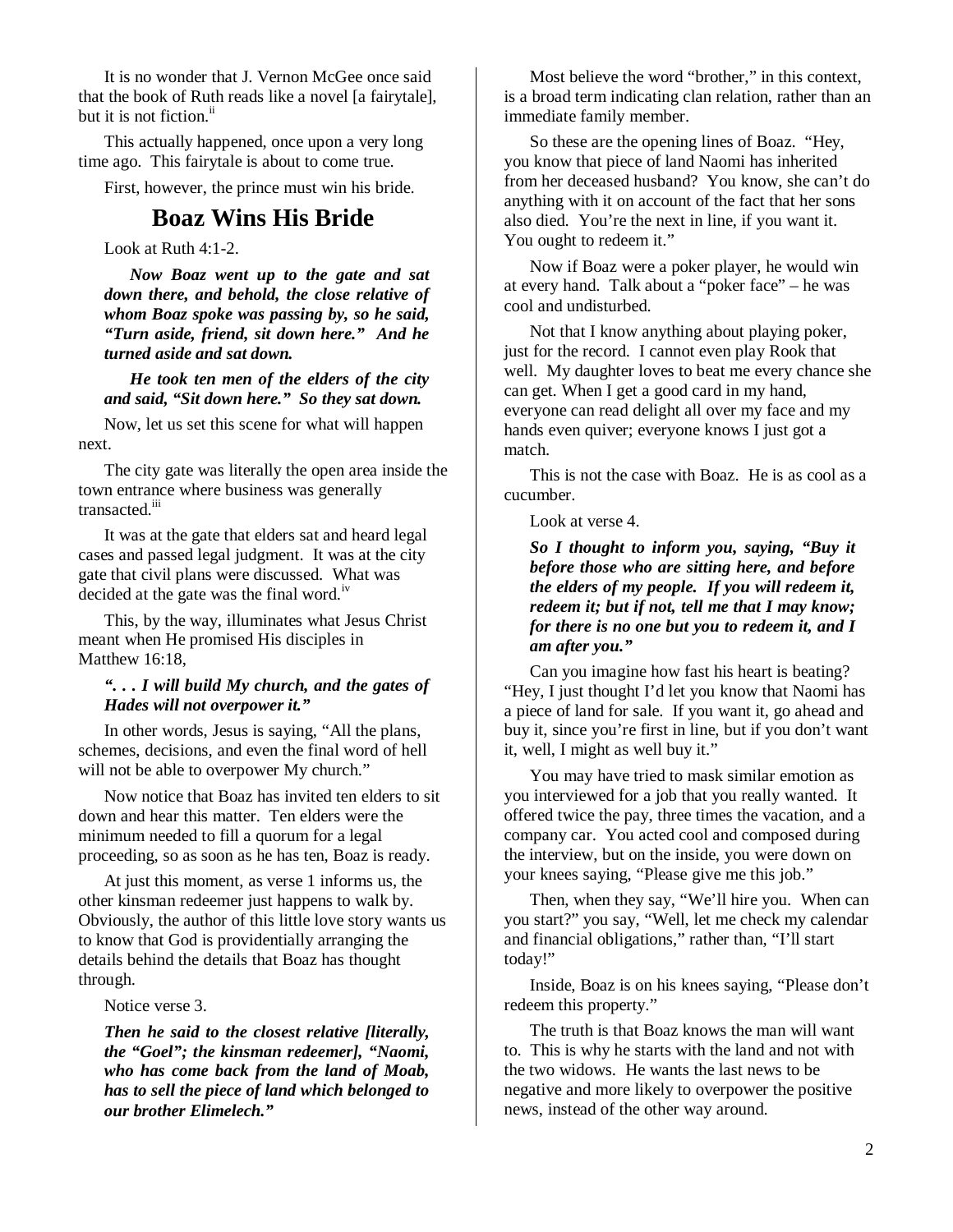This is the reason that when someone says, "Do you want the bad news or the good news first?" we normally say, "Give me the bad news first." We know that no matter how bad it is, it will be followed by good news that will more than likely compensate for the bad news.

Boaz is starting with the good news. He shrewdly knows that the following bad news will probably obliterate the good news and render it meaningless.

"Hey, a piece of land just came on the market and you've got first dibs on it. Are you interested?"

The man answers in verse 4b.

*. . . And he said, "I will redeem it."*

You had better believe it.

I am sure Boaz's heart skipped a beat, but from studying his strategy, I believe he fully expected it.

Now watch this – in verse 5.

#### *. . . "On the day you buy the field from the hand of Naomi, you must also acquire Ruth the Moabitess, the widow of the deceased, in order to raise up the name of the deceased on his inheritance."*

This is classic!

Evidently, this potential kinsman redeemer has not heard about Ruth.

Notice the way Boaz eliminates any enthusiasm this man has at the thought that he has just stumbled upon a great deal, by adding one negative thought upon another. Look at verse 5 again, a little slower.

- *"On the day you buy the field from the hand of Naomi, you must"* – note this, "you must";
- *"also acquire Ruth"*  "Who is she?" *"the Moabitess*" – our ancient enemies;
- *"the widow of the deceased"* it could have been the cooking!
- *"in order to raise up the name of the deceased"* – in other words, "have a child" – why?
- *"to raise [him] up on his inheritance"* in other words, "so you can give the child this same piece of land that you just purchased as their inheritance."

Boaz says, "Oh, by the way, if you redeem the land, then you have to marry a Moabitess who never had a child, and give her a child, and raise him, and then, when he reaches independence, give the land back to him as his inheritance."

In other words, "Whatever you buy, you've got to give it away later! Just wanted you to know that, friend to friend."

So, as quickly as this guy said, "I'll buy it," he is now looking for the fire escape.

- He has to raise a child.
- He has to purchase land.
- He has to care for Naomi.
- He has to marry a foreign woman from Moab.
- He has to give away the land later on.
- He will lose whatever he has invested in this piece of property.
- And the son he might have with Ruth will not have his name, but the name of the mother's deceased husband.

Who would want to do such a thing as this? Only one person – the man who happens to be in love with the widow! This overrules everything.

Look at verse 6a.

#### *The closest relative said, "I cannot redeem it for myself, because I would jeopardize my own inheritance. . . ."*

This is a long way of saying, "I can't afford to do all that."

This relative says, "I don't want to jeopardize my own financial standing with a purchase that becomes a debt. I can't potentially sully my clan with mixed Gentile and Jewish offspring, especially a Moabitess. I can't afford to do that."

This man goes on to say the words that Boaz is hoping upon hope to hear. Notice in verse 6b, he says,

#### *". . . Redeem it for yourself; you may have my right of redemption, for I cannot redeem it."*

The Hebrew text records, "And Boaz says, 'Yeeha!"

This is the second time "yeeha" has appeared in the Hebrew text. You will have to take my word for it!

Now notice verses 7-8.

*Now this was the custom in former times in Israel concerning the redemption and the exchange of land to confirm any matter: a man removed his sandal and gave it to another; and this was the manner of attestation in Israel.*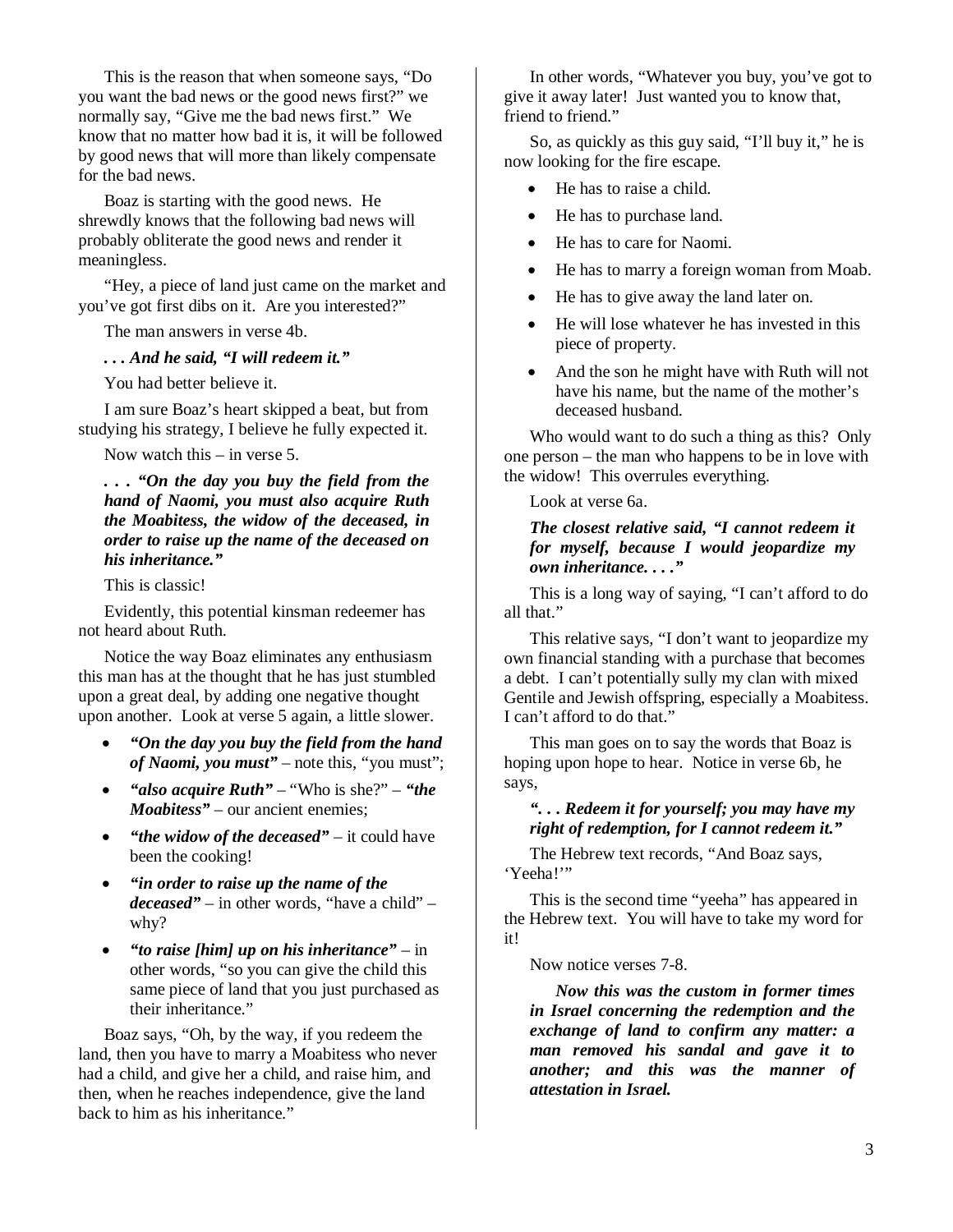#### *So the closest relative said to Boaz, "Buy it for yourself." And he removed his sandal.*

What an interesting custom this is.

In the Old Testament, shoes and feet symbolized ownership and possession. The Lord gave mankind the rule over creation. David the psalmist put it this way,

#### *. . . You [God] have put all things under his feet (Psalm 8:6b)*

The people of Israel were told by the Lord,

#### *Every place on which the sole of your foot treads shall be yours [as an inheritance] . . . (Deuteronomy 11:24a)*

In fact, the reverse was just as meaningful. In Exodus 3:5, when Moses met with God at the burning bush, God had Moses remove his sandals as a symbol that Moses owned nothing and that God was sovereign ruler alone. $v$ 

So when this near relative took off his sandal and gave it to Boaz, it was a symbol that the man was not going to own the land. He would surrender his right to claim Ruth and the land as his possession.

The sandal transfer indicated this transfer of power. This relative was literally saying, "Boaz, you can walk in my sandals; you can have my right as your own; you can walk in the path in my place."

Look at verses 9-10.

*Then Boaz said to the elders and all the people, "You are witnesses today that I have bought from the hand of Naomi all that belonged to Elimelech and all that belonged to Chilion and Mahlon.* 

*"Moreover, I have acquired Ruth the Moabitess, the widow of Mahlon, to by my wife in order to raise up the name of the deceased on his inheritance, so that the name of the deceased will not be cut off from his brothers or from the court of his birth place; you are witnesses today."* 

This is legal language which Boaz wants in the minutes. He has a quorum of elders and witnesses from among the people who have gathered around. He does not want any misunderstanding, so he repeats every possible detail, including all the names of the parties involved.

Can you imagine what the other kinsman redeemer is thinking now? He knows that Boaz had this all planned.

It does not matter to him, however, because he did not want his name or family inheritance jeopardized!

By the way, do you happen to know the name of this barefoot redeemer?

No. No one does.

The man who did not want to jeopardize his name through connection with Ruth; who wanted to protect his name so much that he avoided the divine right of law that was his – his name has been forgotten.

Did Boaz ruin his name? Not on your life.

Years later, in fact, after Boaz and Ruth had died, when Solomon built the massive temple to God's glory, two bronze columns stood freely on the outer porch and every man or woman who walked between them could see the names of two men etched into the columns – one name on the left column and one name on the right column. These were names whose meanings represented the character of God; names of men who had lived out godly character. One of the names etched into these two columns was the name, "Boaz".

Who was the other barefoot redeemer? We do not know. But throughout history, we have been told the story of a prince named Boaz and a princess named Ruth.

Now all the people respond with prophetic precision in verse 11.

*All the people who were in the court, and the elders, said, "We are witnesses. May the Lord make the woman who is coming into your home like Rachel and Leah, both of whom built the house of Israel; and may you achieve wealth in Ephrathah and become famous in Bethlehem.* 

They have no idea how their words will come true.

Ruth will become the great grandmother of King David. Boaz and Ruth will continue the line through which our Lord Jesus Christ will come – the great Kinsman Redeemer.

Now, Ruth chapter 4 does not give us any details of the wedding; the wedding garments, the feasting, the celebrating. It simply tells us that the bride and groom were together at last.

The prince has rescued the princess in the end. This fairytale has had a happy ending.

However, why would this godly Jewish man be open to and interested in this foreigner? Why would a godly man risk jeopardizing his good name by